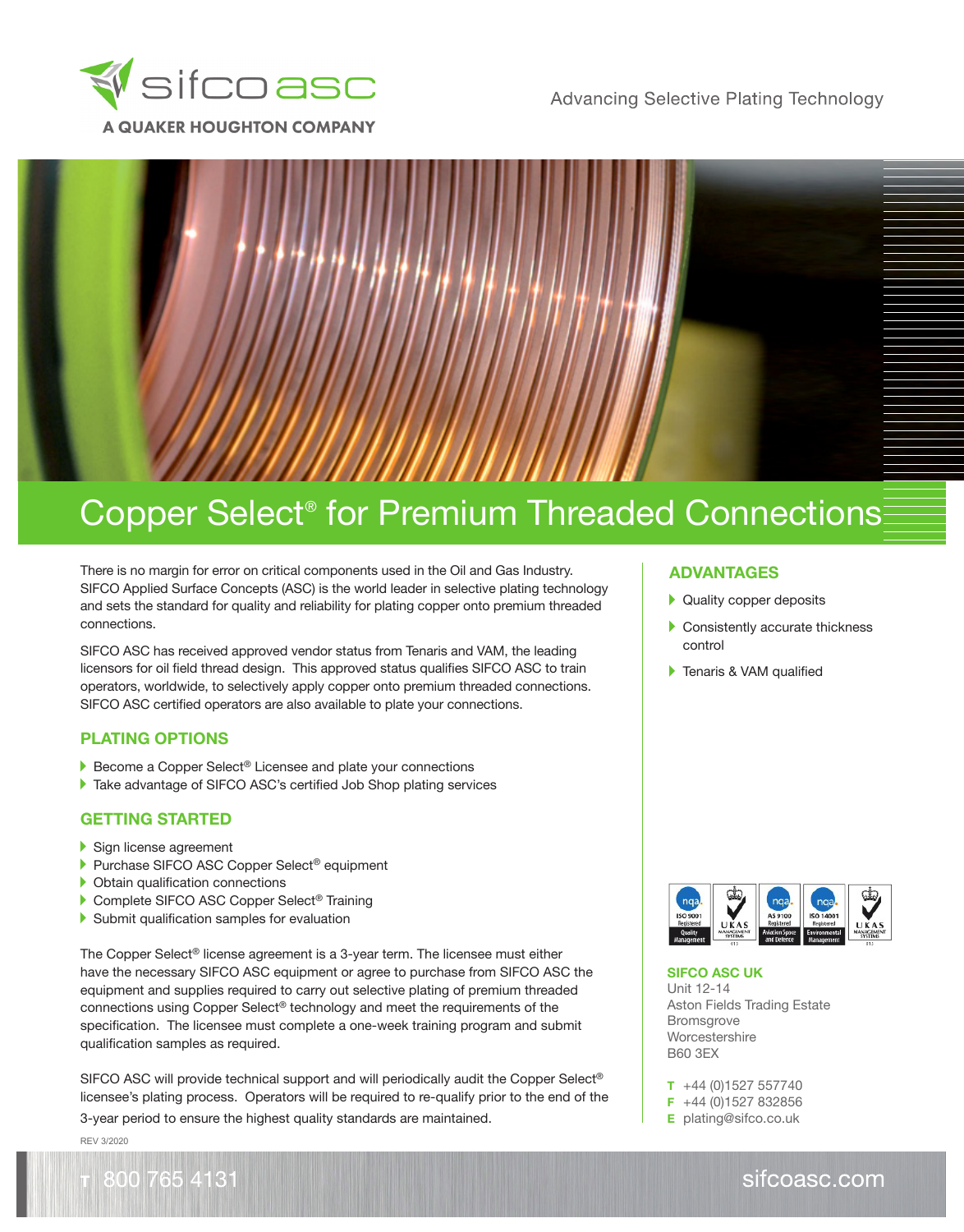

### **TRAINING AND QUALIFICATION OVERVIEW**

- Five-day classroom & hands-on training Þ
- Written examination
- Practical evaluation
- Qualification samples
- Metallographic analysis
- Qualification card

## **GETTING STARTED**

Copper Select® Qualification is contingent upon completion of the following:

- ь Licensee must own or agree to purchase a complete SIFCO Process® Copper Select® system from SIFCO ASC
- Licensee must purchase selective plating consumables and Copper Select replacement parts from SIFCO ASC ь
- Practical evaluation
- Qualification samples
- Metallographic analysis
- Qualification card

## **COMPREHENSIVE TRAINING PROGRAM**

The Copper Select® Qualification Program consists of a combination of classroom and hands on training. It is followed by the preparation of samples for submission and evaluation to SIFCO ASC and the Thread Licensor in accordance with their specification.

Upon completion of the 5-day program, the trainee will have a solid understanding of the SIFCO Process® of Selective Plating and Copper Select® technology and procedures for depositing copper onto premium threaded connections that meet the requirements of the Thread Licensor. SIFCO ASC will witness the Licensee's preparation of the necessary qualification samples for evaluation by SIFCO ASC and the Thread Licensor. Class size is limited to 2 trainees per Copper Select® workstation and a maximum of 5 trainees.

The trainee will demonstrate their knowledge and ability in 3 ways:

- $\blacktriangleright$ Pass a written examination upon completion of the classroom portion of the training.
- Ы Demonstrate the ability to successfully plate copper onto premium threaded connections in accordance with the Copper Select® Procedures.
- Produce qualification samples that meet the quality requirements of the Thread Licensor. ь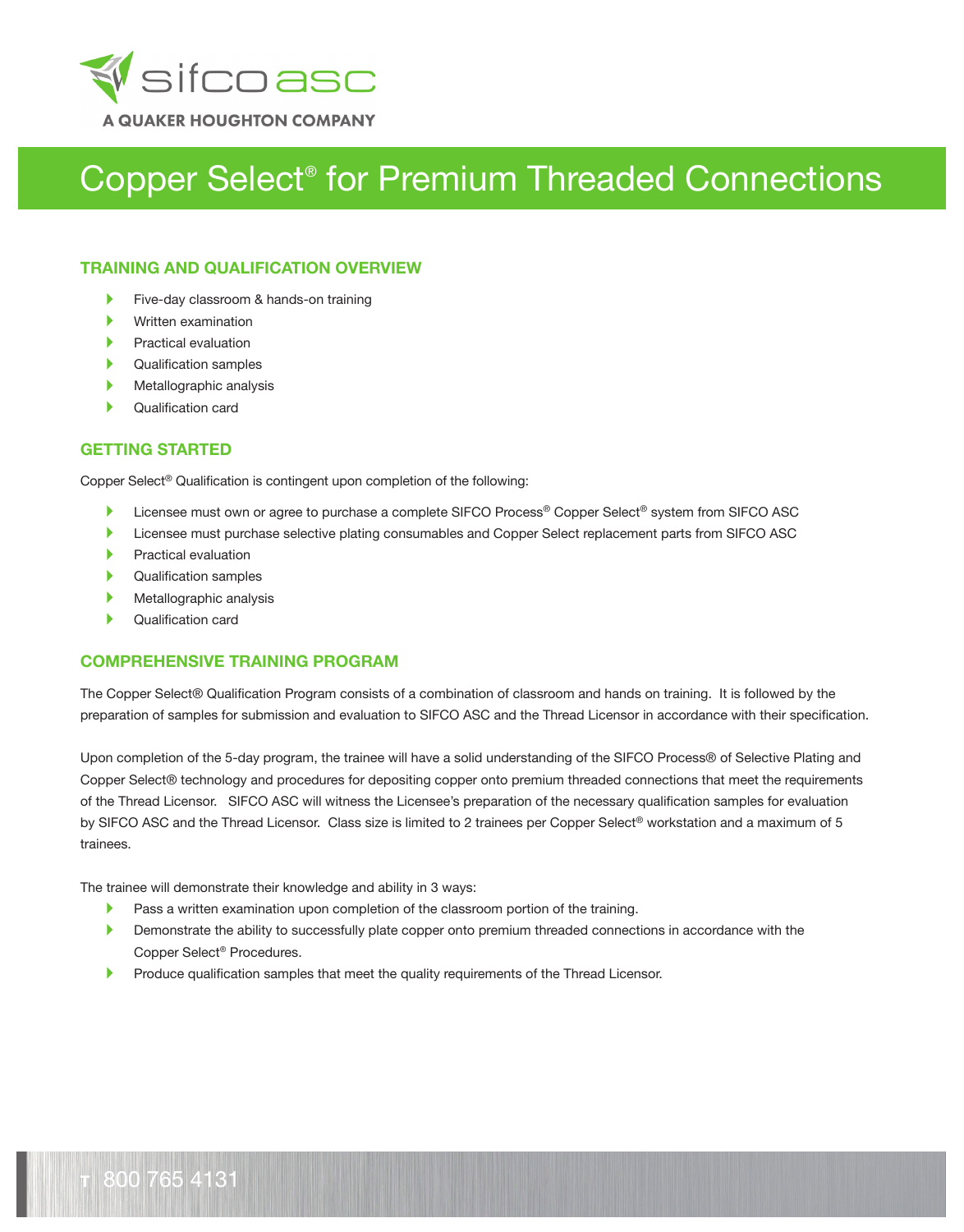## **TRAINING DETAILS**

#### **DAY 1**

#### **Classroom - AM/PM**

- $\blacktriangleright$  Introduction
- ▶ SIFCO Process<sup>®</sup>
	- Safety
	- $\triangleright$  Solutions handling, storage, shelf life
	- **Tooling, anodes, cover materials, cleaning, maintenance and storage**
	- Auxiliary equipment
	- Power packs
	- $\blacktriangleright$  Solutions preparatory, preplate and plating
	- Evaluating deposits

#### **DAY 2**

#### **Classroom - AM**

- ▶ SIFCO Process<sup>®</sup>
	- Calculations and formulas
	- $\blacktriangleright$  Base material and identification
	- $\blacktriangleright$  Preparatory instructions
	- $\blacktriangleright$  Preplate operation
	- **Inderstanding technical data sheets**
- **Theory of plating on threads**

#### **Classroom - PM**

- **Thread Licensor Specifications**
- ▶ Copper Select<sup>®</sup>
	- $\blacktriangleright$  Procedures
	- $\blacktriangleright$  Rinsing
	- **Stripping**
	- Equipment
	- Anode selection
	- **Quality tests**
	- Documentation and record keeping

## **DAY 3**

### **Classroom - AM**

- **Brief review**
- ▶ Copper Select<sup>®</sup>
	- Planning and documentation of a job

### **Hands On - PM**

- $\blacktriangleright$  Practical
	- Set up & plate practice connection ends 1, 2 & 3
	- Record keeping
	- **Quality inspection** 
		- Adhesion
		- **Thickness testing**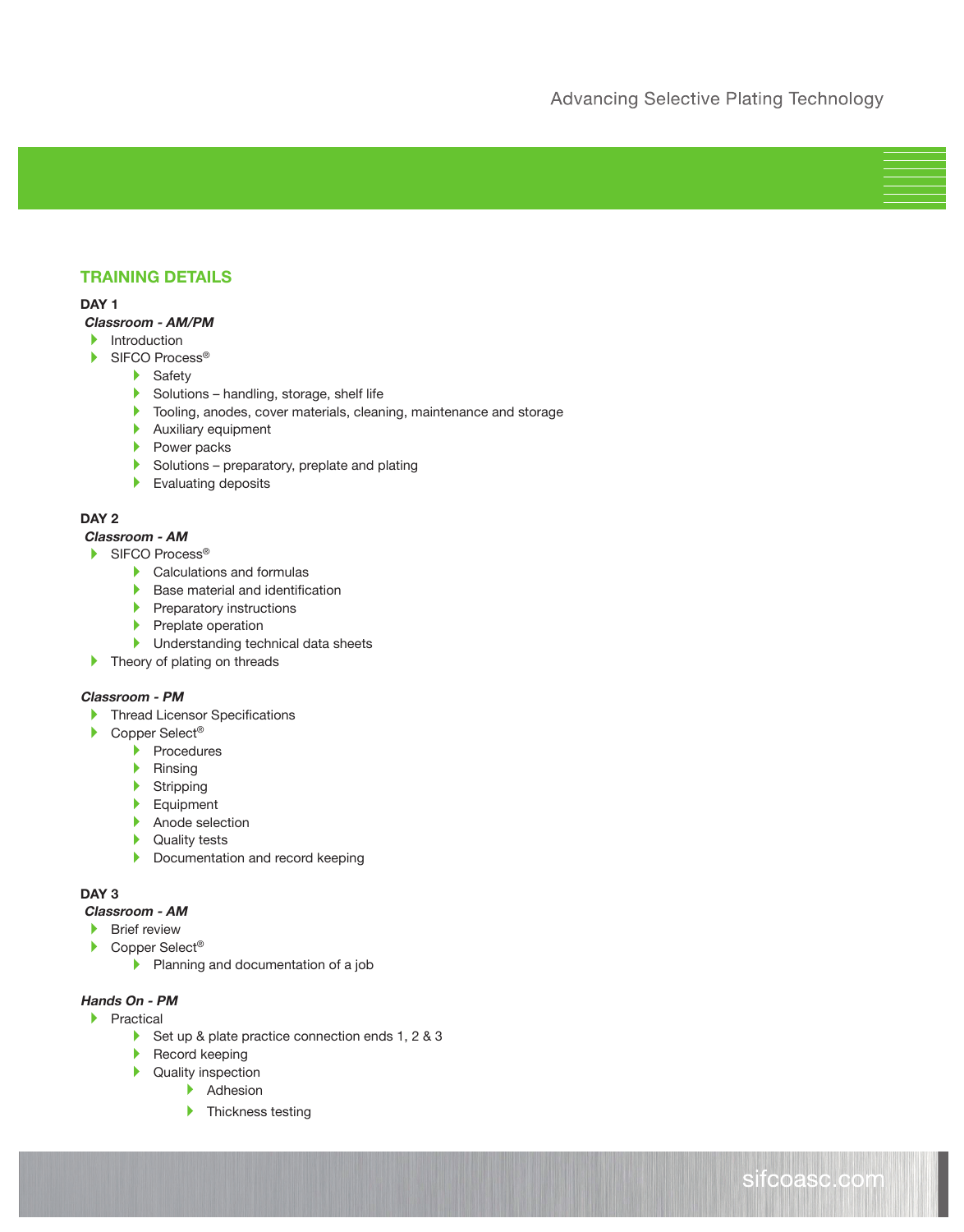

## **TRAINING DETAILS CONTINUED**

#### **DAY 4**

 **Classroom - AM**

Written examination

#### **Hands On - PM**

Trainees set up and plate practice connection end 4

#### **SIFCO ASC Observation**

Trainees set up and plate SIFCO ASC qualifaction coupling ends 1 and 2



#### **DAY 5**

#### **SIFCO ASC Observation and Audit**

- $\blacktriangleright$  Licensee set up and plate qualification parts
	- ▶ Upon successful quality evaluation of SIFCO ASC coupling, Licensee will be instructed to send the final qualification coupons to the Thread Licensor
- **Licensee prepare and ship qualification coupling and documentation** 
	- SIFCO ASC qualification couplings for immediate shipment for evaluation
	- Thread Licensor qualification coupling for shipment to Licensor upon notice of qualification by SIFCO ASC
	- Summary review

## **AFTER COMPLETION OF THE TRAINING AND QUALIFICATION PROGRAM**

#### **Within 10 business days, SIFCO ASC will submit a report to the Thread Licensor that includes:**

- **List of trainees**
- Copy of graded written examinations
- Summary report of the qualification training
- $\blacktriangleright$ Current status of Licensee

Within 21 business days after the receipt of qualification couplings, SIFCO ASC will submit a report on the results of the Quality Examination of the Licensees Qualification Coupling with a qualification recommendation to the Thread Licensor. If there is a favorable recommendation, the Licensee will be instructed to send qualification coupling to the Thread Licensor, accompanied by the Qualification Form.

In the event of an unfavorable recommendation resulting from the SIFCO ASC evaluation, SIFCO ASC and the Licensee will review the evaluation results, determine a root cause and mutually agree on a course of action prior to sending the qualification coupling to the Thread Licensor.

Upon approval of the qualification of the Licensee Operator by the Thread Licensor, SIFCO ASC will provide the Licensee Operator a Qualification Card.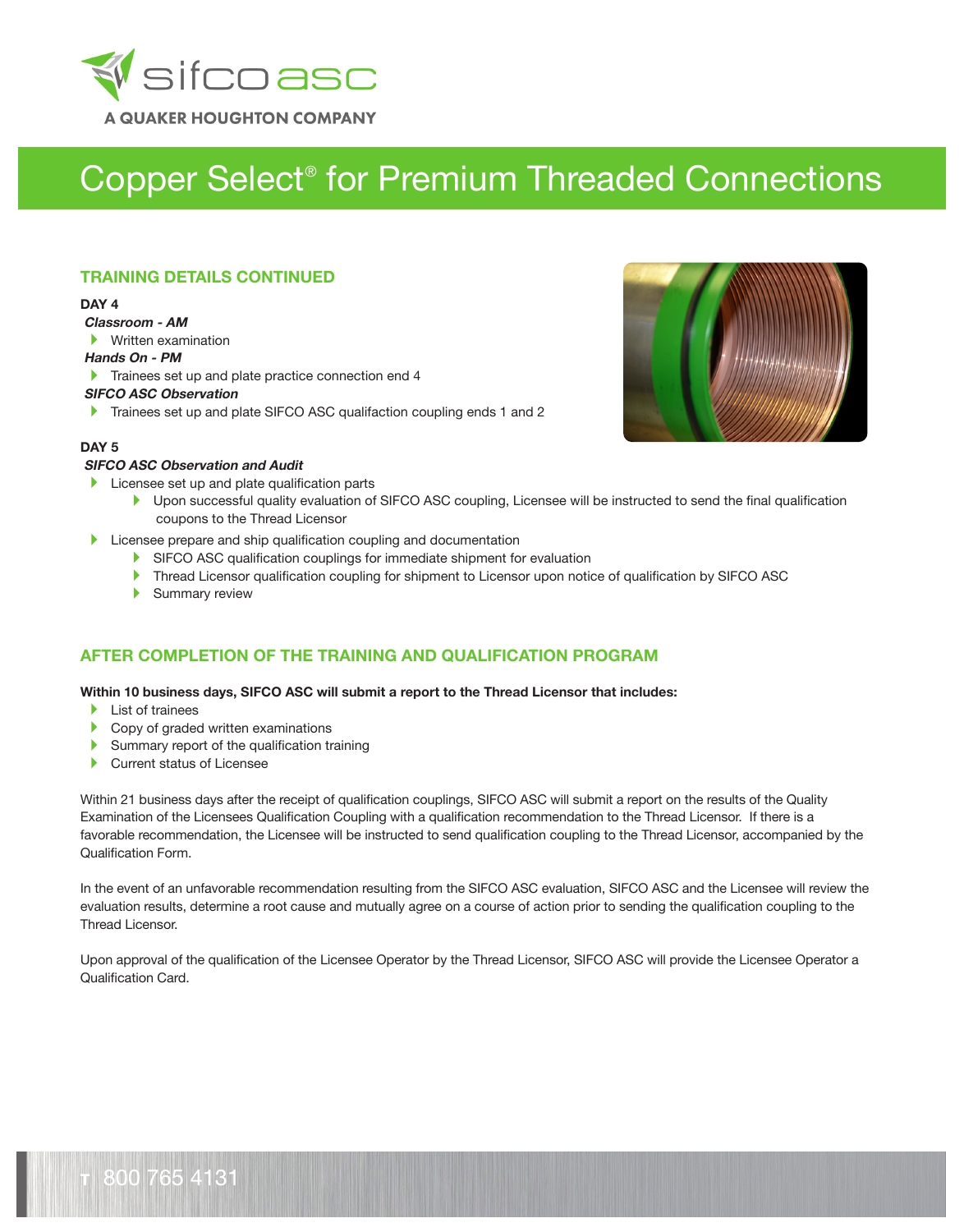# **COPPER SELECT EQUIPMENT**

| 1              | 61150244        | SP 150-24-400-3 Power Pack                                        |
|----------------|-----------------|-------------------------------------------------------------------|
| $\mathbf 1$    | 60352050        | Lead Positive Red 150 Amp, 3m (9.8 ft.)                           |
| $\mathbf 1$    | 60352055        | Lead Negative Black 150 Amp, 3m (9.8 ft.)                         |
| $\overline{7}$ | 12302150        | Handle, 150 Amp                                                   |
| 6              | 13002038        | Anode Graphite ID-38F - Preparatory Anode for 2 3/8" and 2 7/8"   |
| 6              | 13PREP02        | Copper Select Preparatory Anode for 3 1/2 to 5" connector         |
| $\mathbf 1$    | 13PREP03        | Copper Select Nickel Anode for 4 1/2 to 5" connector              |
| 6              | 13PREP04        | Copper Select Preparatory Anode for 5 1/2 to 7 3/4" connector     |
| $\mathbf 1$    | 13PREP05        | Copper Select Nickel Anode for 7 to 7 3/4" connector              |
| 6              | 13PREP06        | Copper Select Preparatory Anode for 8 5/8" and larger connections |
| $\mathbf 1$    | <b>PLAT2375</b> | Copper Select plating anode for 2 3/8" connector                  |
| $\mathbf 1$    | <b>PLAT2875</b> | Copper Select plating anode for 2 7/8" connector                  |
| $\mathbf 1$    | <b>PLAT3500</b> | Copper Select plating anode for 3 1/2" connector                  |
| $\mathbf 1$    | <b>PLAT4000</b> | Copper Select plating anode for 4" connector                      |
| $\mathbf 1$    | <b>PLAT4500</b> | Copper Select plating anode for 4 1/2" connector                  |
| $\mathbf 1$    | <b>PLAT5000</b> | Copper Select plating anode for 5" connector                      |
| $\mathbf 1$    | <b>PLAT5500</b> | Copper Select plating anode for 5 1/2" connector                  |
| 1              | <b>PLAT6625</b> | Copper Select plating anode for 6 5/8" connector                  |
| $\mathbf 1$    | <b>PLAT7000</b> | Copper Select plating anode for 7" connector                      |
| 1              | <b>PLAT7625</b> | Copper Select plating anode for 7 5/8" and 7 3/4" connectors      |
| $\mathbf 1$    | <b>PLAT8625</b> | Copper Select plating anode for 8 5/8" connector                  |
| 1              | <b>PLAT9625</b> | Copper Select plating anode for 9 5/8" and 9 7/8" connectors      |
| $\mathbf 1$    | PLAT10750       | Copper Select plating anode for 10 3/4" connector                 |
| $\mathbf 1$    | PLAT11750       | Copper Select plating anode for 11 3/4" and 11 7/8" connectors    |
| $\mathbf 1$    | PLAT13375       | Copper Select plating anode for 13 3/8" and 13 5/8" connectors    |
| $\mathbf 1$    | PLAT14000       | Copper Select plating anode for 14" connector                     |
| $\mathbf 1$    | 10901040        | 10" Filter Elements                                               |
| $\overline{4}$ | 11601300        | 1" AeroNikl <sup>®</sup> Tape                                     |
| $\overline{2}$ | 11903038        | Jacket ID-38C (5/pk) Only required if using ID-38F Anode          |
| $\mathbf 1$    | 11000300        | Model L Submersible Pump 115V                                     |
| 3              | 12800090        | <b>Nitrile Gloves</b>                                             |
| $\mathbf 1$    | 12600010        | Scissors                                                          |
| 5              | 40101280        | 4 liter bottle for used solutions                                 |
| 6              | 11600050        | Tape Aluminum 50.8 mm x 54.8 m (2 in. x 60 yds.)                  |
| $\mathbf 1$    | 12000150        | <b>CS</b> Jacket Material                                         |
| 1              | 11801150        | 56 P Sleeving                                                     |
| 3              | 63000300        | Red TuffWrap 46 cm x 3 m (18 in. x 10 ft.)                        |
| 1              | 62602200        | Canoe Clips                                                       |